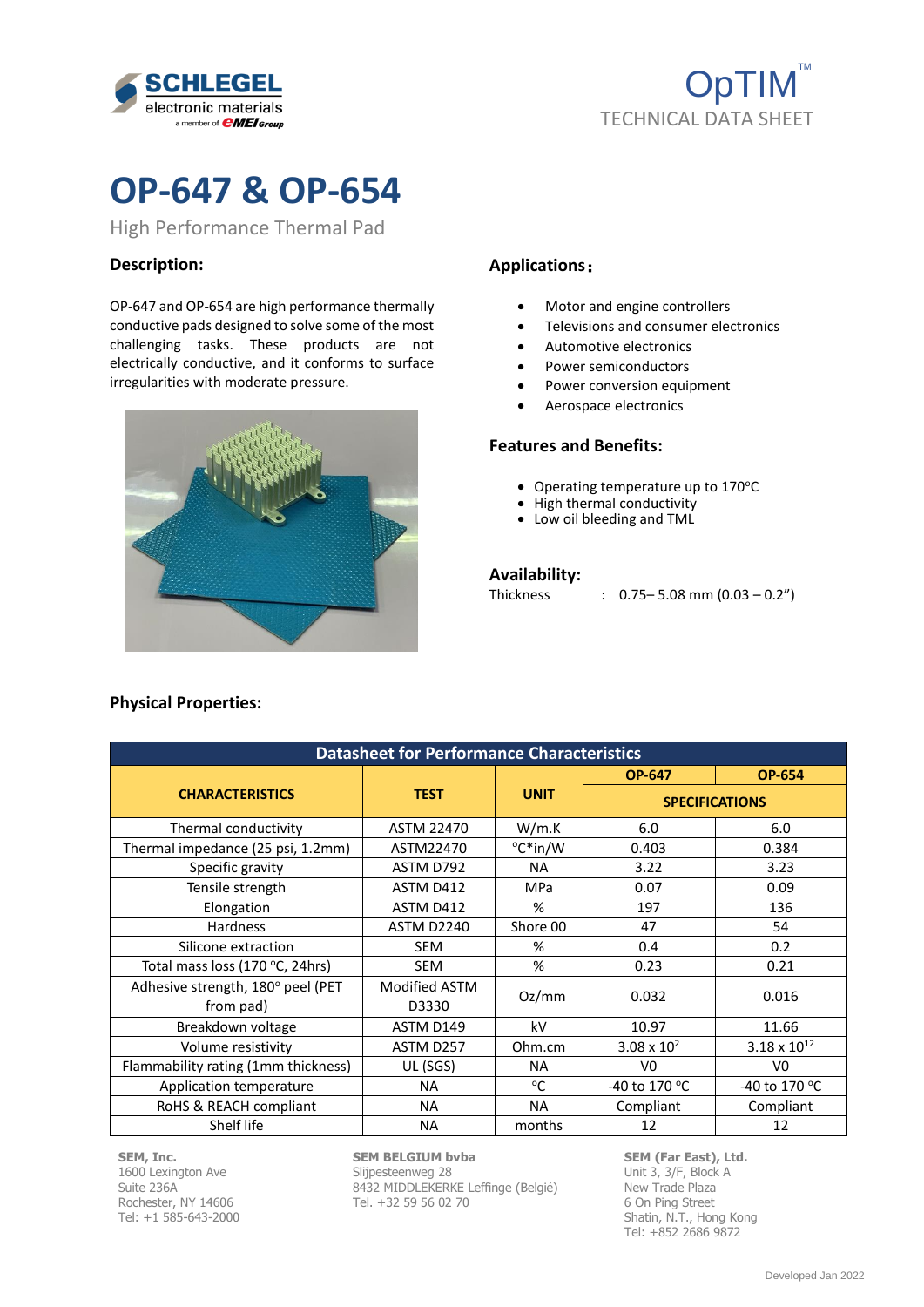

# TECHNICAL DATA SHEET

## Reliability of OP-647 and OP-654 at 170 °C: